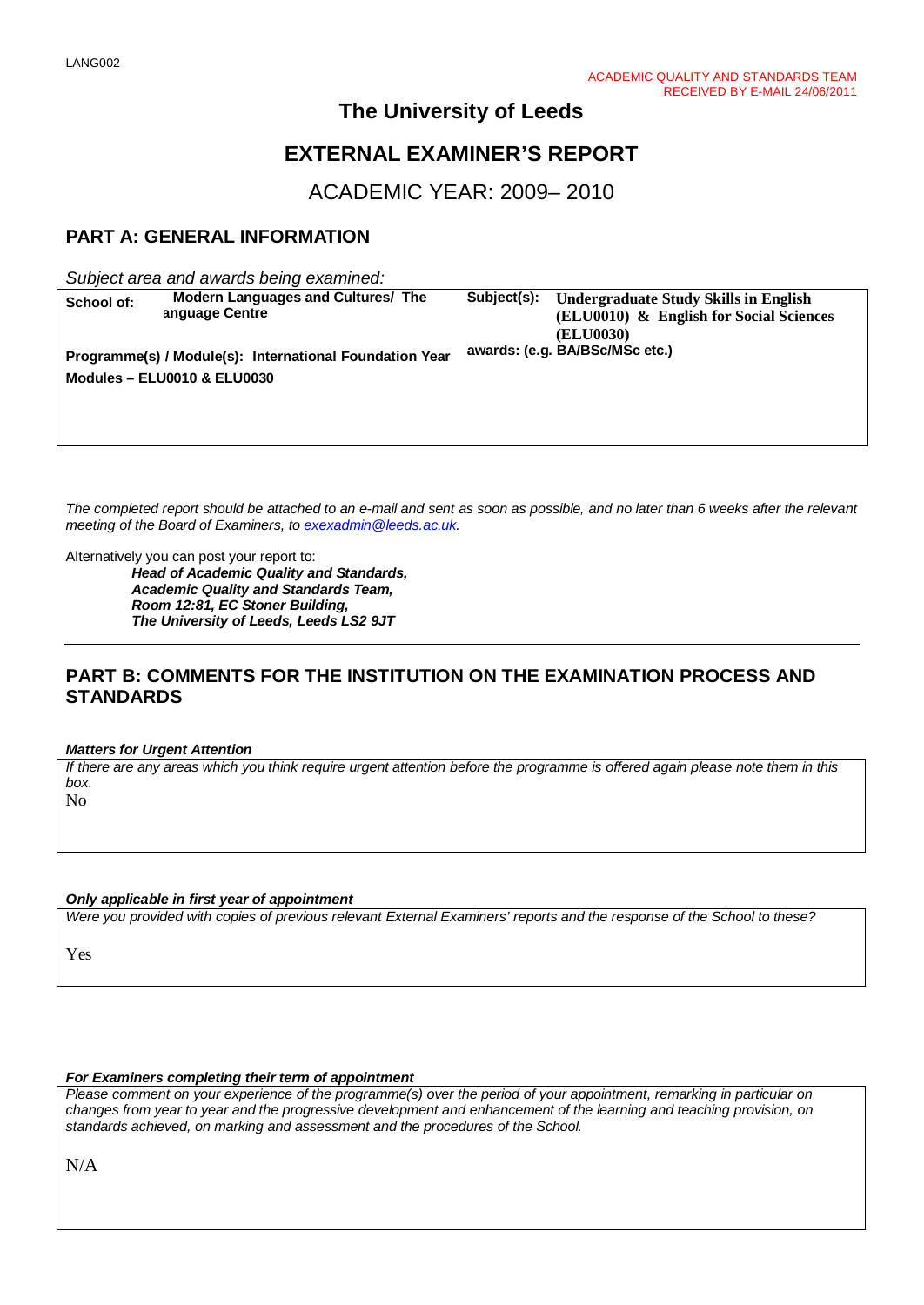## **Standards**

- 1. **Please indicate the extent to which the programme aims and intended learning outcomes (ILOs) were commensurate with the level of the award?**
	- *The appropriateness of the intended learning outcomes for the programme(s)/modules and of the structure and content of the programme(s);*
	- *The extent to which standards are appropriate for the award or award element under consideration.*

I was very satisfied with the link between intended learning outcomes and overall assessment. These were both transparent and concise. Assignments had clearly specified grading criteria which reflected the overall learning objectives outlined in the module handbooks. The modules had been carefully designed to develop and assess a range of study skills at Higher education level. These were well conceived and appropriate. The standards upheld were clearly in line with sector benchmarks.

#### 2. **Did the aims and ILOs meet the expectations of the national subject benchmark (where relevant)?**

• *The comparability of the programme(s) with similar programme(s) at other institutions and against national benchmarks and the Framework for Higher Education Qualifications.*

It is clear that the programme module compares very favourably with other such courses across the sector. Indeed, the attempt to cover a full range of study skills in an integrated and innovative way was impressive.

#### 3. **Please comment on the assessment methods and the appropriateness of these to the ILOs?**

- *The design and structure of the assessment methods, and the arrangements for the marking of modules and the classification of awards;*
- *The quality of teaching, learning and assessment methods that may be indicated by student performance.*

The modules used a variety of methods to assess the students. ELU0010 broke down course work into a wide range of different assignment and task types. These reflected the kind of work that might be expected of students when undertaking undergraduate study. There was a sense that some of the course work could have been combined into larger units with greater overall weighting to reflect the quantity of work required, and to reduce the overall number of small pieces of work demanded of students. Similarly, specific marking criteria for individual subcomponents could be refined and varied according to the specific learning outcomes or study skills being assessed. Having said this marking followed a clear and transparent procedure. There was evidence of extensive moderation and an attempt to ensure standardisation across the different groups that made up the cohort. Students seemed to make satisfactory progress over the year and the programme was well designed to allow them more opportunity to develop the specific skills required for independent study by the end of the year. Feedback on individual assignments was thorough, instructive and practical. Teaching, as evidenced by both the results and feedback was of a high standard.

#### 4. **Were students given adequate opportunity to demonstrate their achievement of the aims and ILOs?**

- *The academic standards demonstrated by the students and, where possible, their performance in relation to students on comparable courses;*
- *The strengths and weaknesses of the students as a cohort.*

The academic standards demonstrated by the students were clearly in the expected range of ability. This was made clear from the range of assessments I was able to see, both oral and written. In general, students on both the modules I was examining had reached a level of performance which is comparable with students on other such courses. There were occasional problems with plagiarism, as there often are with international students on such programmes. However, through the range of assessment types (both formative and summative) and mix of closed and open work, it was clear such problems were being addressed and minimised as far as possible. A movement towards more interim scrutiny of larger scale work (like report writing) may help further to tackle the associated (and growing) problem of commissioned work which is affecting this sector. I was impressed by the rigour which the staff were tackling this problem and their openness to new forms of assessment.

#### 5**. For Examiners responsible for programmes that include clinical practice components, please comment on the learning and assessment of practice components of the curriculum**

N/A

6*.* **The nature and effectiveness of enhancements to the programme(s) and modules since the previous year**

 *It would be particularly helpful if you could also identify areas of good practice which are worthy of wider dissemination.*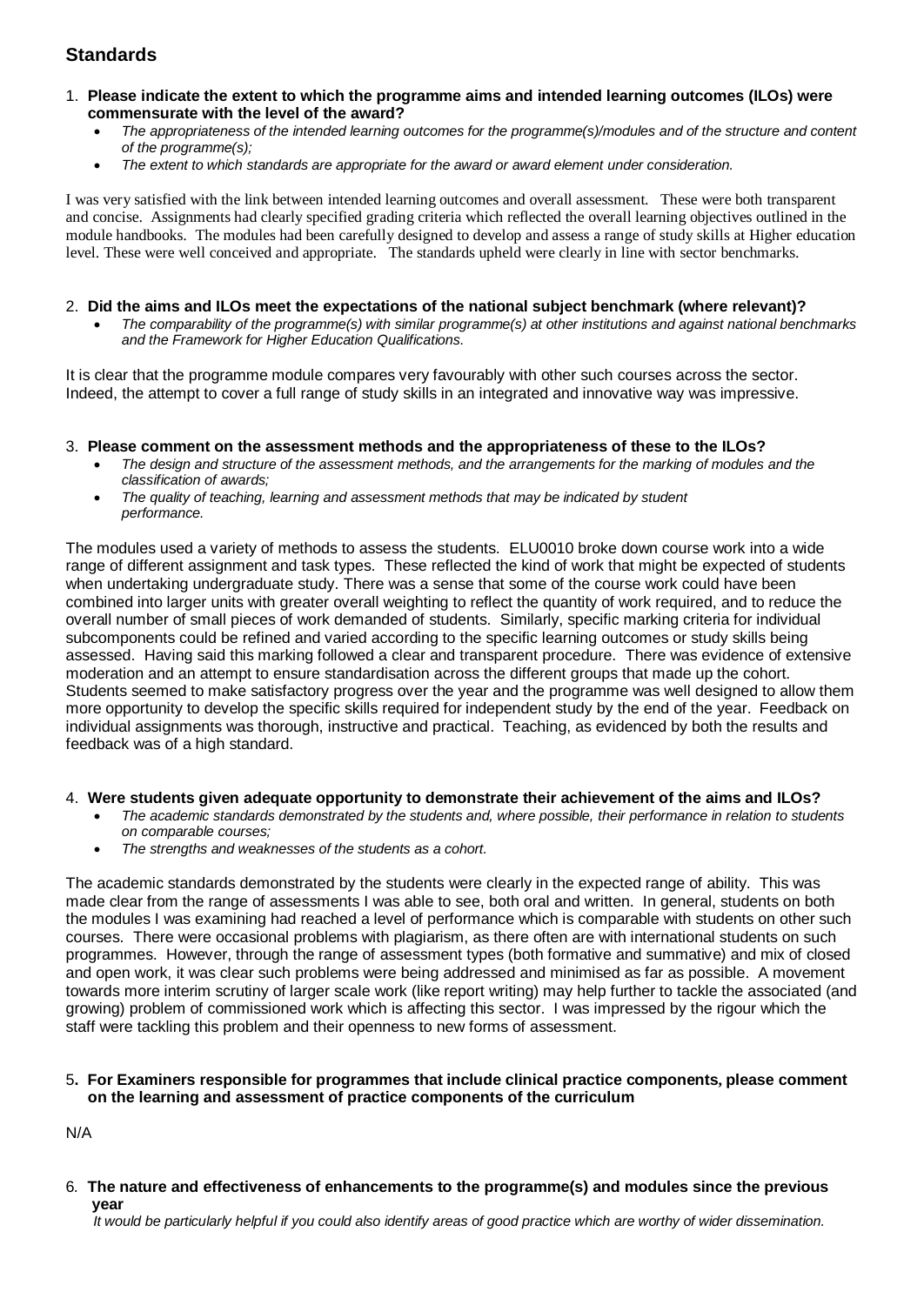Since this was the first year of my external examining, it is difficult to answer this question. However, I was very impressed with the overall design and implementation of the course. There was an impressive attempt to integrate a full range of study skills with appropriate language development. Projects were carefully conceived to reflect the diversity of students taking the programme whilst giving them an opportunity to explore subject areas more in line with their chosen areas of academic study. A wide variety of teaching materials has been collected to enhance this and students are encouraged to use the VLE to extend their learning in private study.

#### 7.**The influence of research on the curriculum and learning and teaching**

 *This may include examples of curriculum design informed by current research in the subject; practice informed by research; students undertaking research.* 

The decision by Leeds to include English for Specific Purposes modules such as English for Social Sciences is to be commended. Recent research into EAP has shown that students at this level gain greatly from the targeted language expertise that can be provided by experienced and well qualified language tutors. I would strongly urge that such courses remain firmly under the overall umbrella of the Language Centre, who can then focus on developing their language needs so that they can cope with the demands placed on them by their academic course of study.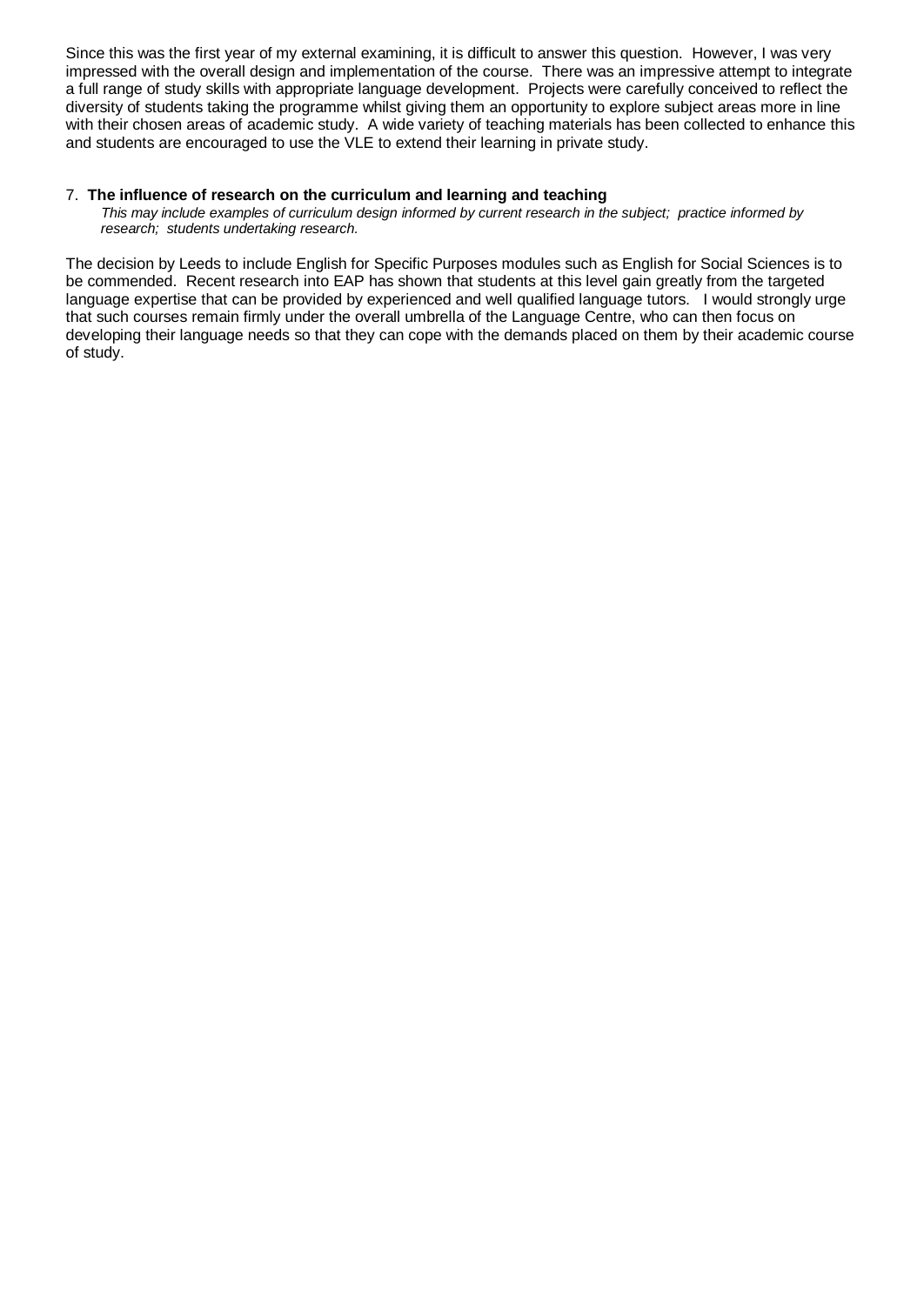## *The Examination Process*

- 8. **The University and its Schools provide guidance for External Examiners as to their roles, powers and responsibilities. Please indicate whether this material was sufficient for you to act effectively as an External Examiner**?
	- *Whether external examiners have sufficient access to the material needed to make the required judgements and whether they are encouraged to request additional information.*

I was given any materials relating to the modules that I requested. In addition I was able to meet a number of teachers and to discuss operational aspects of the course.

- 9. **Did you receive appropriate documentation relating to the programmes and/or parts of programmes for which you have responsibility, e.g. programme specifications or module handbooks?**
	- *The coherence of the policies and procedures relating to external examiners and whether they match the explicit roles they are asked to perform.*

Yes. All documentation that I required was supplied.

10. **Was sufficient assessed/examination work made available to enable you to have confidence in your evaluation of the standard of student work?**

Yes. I was given direct access to a wide range of student course work and examinations.

11. **Were the administrative arrangements satisfactory for the whole process, including the operation of the Board of Examiners?**

Yes. Administrative arrangements were exemplary and the staff couldn't have been more helpful.

12. **Were appropriate procedures in place to give due consideration to mitigating circumstances and medical evidence?**

Yes. I attended the local Board of Studies which enabled me to oversee the full process of award making and to meet some of the teachers involved with the modules. Full consideration was given to mitigating circumstances by those present*.*

#### *For Examiners involved in Mentoring Arrangements*

*If you have acted as a mentor to a new external examiner or have received mentor support please comment here on the arrangements.*

*N/A*

#### *Other Comments*

*Please use this box if you wish to make any further comments not covered elsewhere on the form.*

I have been very impressed by the reception I have received by the Director of the International Foundation Year and the module leaders. It is clear that the modules are very well organised and run. The module Undergraduate Study Skills in English (ELU0010) adopts an innovative and challenging approach to preparing students for Higher Education in the UK. Aspects of the module such as the way different study skills are developed alongside language work and the integrated nature of project work, involving guided research and independent study should be regarded as examples of good practice in learning and teaching and staff should be encouraged to disseminate it to other professionals involved in pre-sessional work.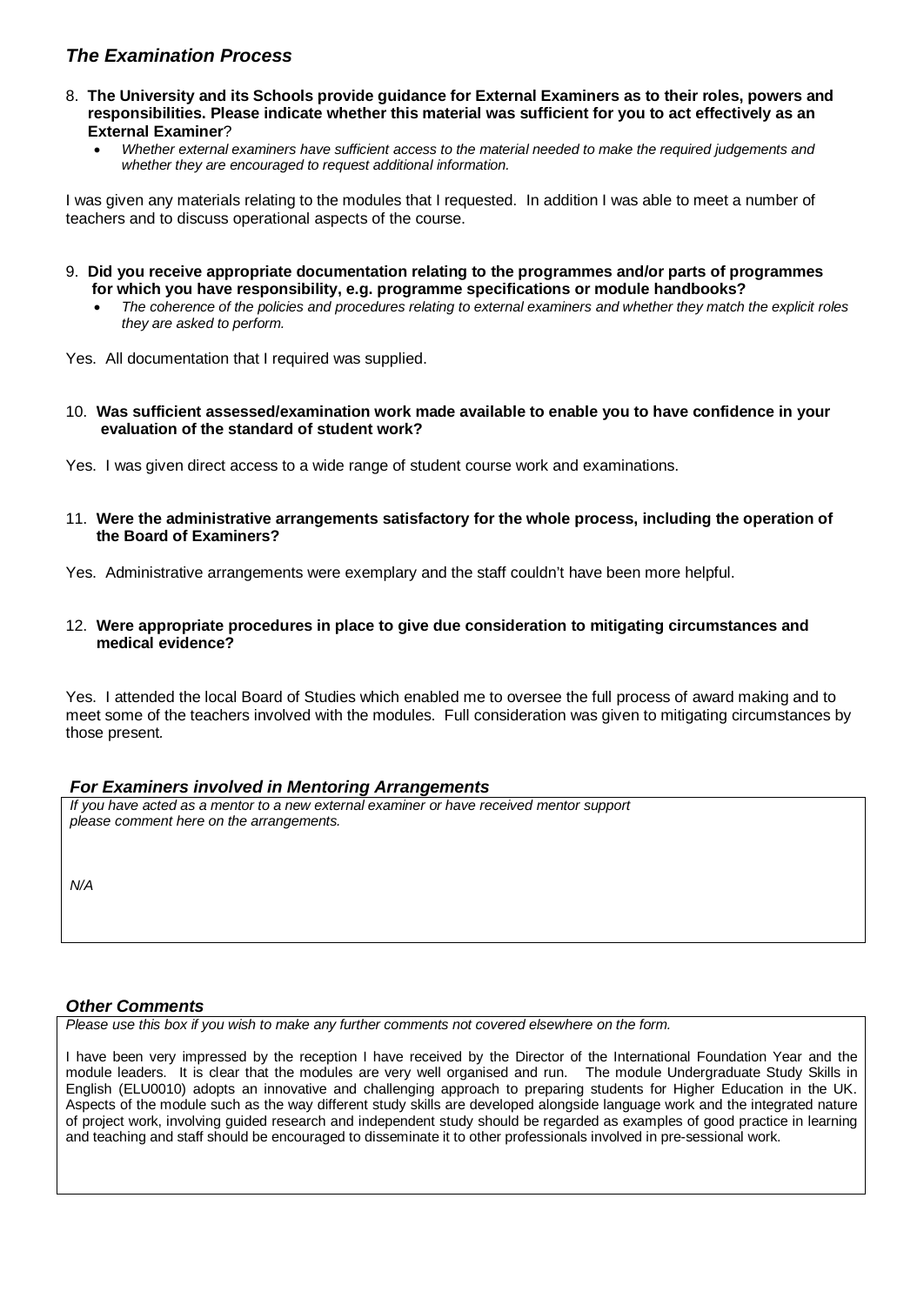## **The Language Centre**

# **UNIVERSITY OF LEEDS**

3rd August 2011

Dear

#### Re: Response to External Examiner's Report 2010 - 11

Thank you very much for your report about the International Foundation Year modules, ELU0010 and ELU0030. We would like to thank you very much for your helpful and positive comments and for agreeing to act as External Examiner this year.

We are very pleased to know that you have observed several aspects which you consider could be disseminated as examples of best practice and that you have been satisfied with the way the assessments have been conducted.

In response to the suggestions in your report I would like to outline how we plan to address them.

#### 1. Module: Undergraduate Study Skills in English

## ELU0010

| <b>External Examiner's comment</b>                                                                                                                                                                                                                               | Response                                                                                                                                                                                                                                                                                                                                                                                                        |  |
|------------------------------------------------------------------------------------------------------------------------------------------------------------------------------------------------------------------------------------------------------------------|-----------------------------------------------------------------------------------------------------------------------------------------------------------------------------------------------------------------------------------------------------------------------------------------------------------------------------------------------------------------------------------------------------------------|--|
| There was a sense that some of the course work<br>could have been combined into larger units with<br>greater overall weighting to reflect the quantity<br>of work required, and to reduce the overall<br>number of small pieces of work demanded of<br>students. | In the 2011-12 academic session, the complexity<br>of the tasks for the Portfolio Writing tasks will be<br>simplified to make them more consistent with<br>the weighting for each individual assessment.<br>Consideration will be given to making changes<br>for $2012 - 13$ academic year, as to reduce the<br>number of assessed pieces of work before then<br>will require an official change to the module. |  |
| Specific marking criteria for individual<br>subcomponents could be refined and varied<br>according to the specific learning outcomes or<br>study skills being assessed.                                                                                          | This will be trialled in the coming year with the<br>Porfolio Writing tasks so that differential<br>weightings can be placed for Content &<br>Organisation compared to the weighting for<br>Language on each task.                                                                                                                                                                                              |  |
| A movement towards more interim scrutiny of<br>larger scale work (like report writing) may help<br>further to tackle the associated (and growing)<br>problem of commissioned work which is<br>affecting this sector.                                             | Tutors will ask students to submit a draft version<br>of each assessed piece of work, which tutors will<br>give brief comments about before a final version<br>is submitted by the students. This may help to<br>tackle this problem. In addition, we will continue<br>require students to submit all written<br>to<br>assessed pieces of work via Turnitin.                                                    |  |

 $\mathbf{1}$